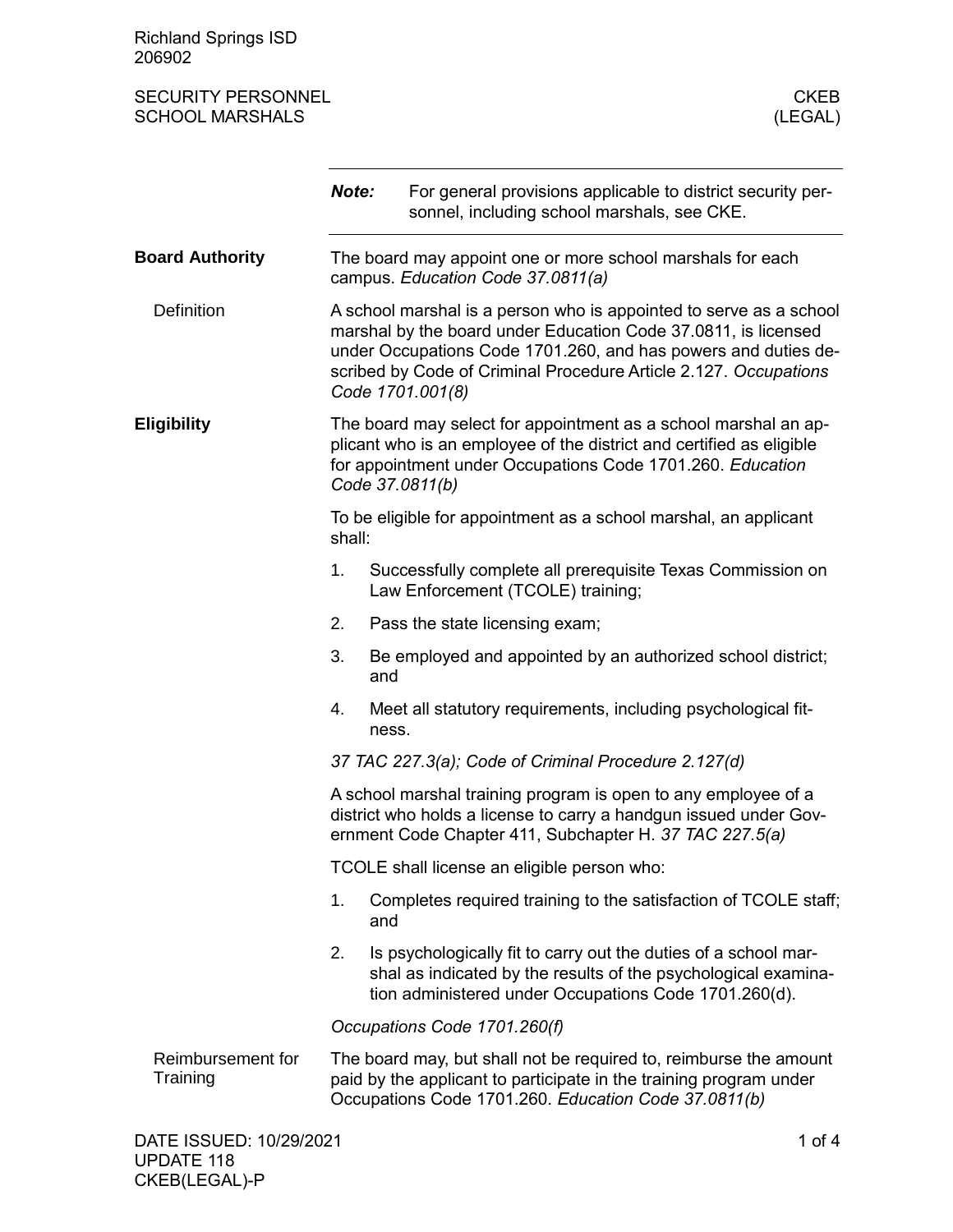Richland Springs ISD 206902

SECURITY PERSONNEL CKEB<br>SCHOOL MARSHALS (LEGAL) SCHOOL MARSHALS

| <b>District</b><br><b>Responsibilities</b> | A district shall:                                                                                                                                                                                                                                                                |                                                                                                                                                                                                                                                                          |  |  |
|--------------------------------------------|----------------------------------------------------------------------------------------------------------------------------------------------------------------------------------------------------------------------------------------------------------------------------------|--------------------------------------------------------------------------------------------------------------------------------------------------------------------------------------------------------------------------------------------------------------------------|--|--|
|                                            | 1.                                                                                                                                                                                                                                                                               | Submit and receive approval for an application to appoint a<br>person as a school marshal;                                                                                                                                                                               |  |  |
|                                            | 2.                                                                                                                                                                                                                                                                               | Upon authorization, notify TCOLE using approved format prior<br>to appointment;                                                                                                                                                                                          |  |  |
|                                            | 3.                                                                                                                                                                                                                                                                               | Report to TCOLE, within seven days, when a person previ-<br>ously authorized to act as a school marshal is no longer em-<br>ployed with the district;                                                                                                                    |  |  |
|                                            | 4.                                                                                                                                                                                                                                                                               | Report to TCOLE, within seven days, when a person previ-<br>ously authorized to act as a school marshal is no longer au-<br>thorized to do so by the district, TCOLE standards, another<br>state agency, or under other law; and                                         |  |  |
|                                            | 5.                                                                                                                                                                                                                                                                               | Immediately report to the commission a school marshal's vio-<br>lation of any commission standard, including the discharge of<br>a firearm carried under the authorization of these provisions<br>outside of a training environment.                                     |  |  |
|                                            | For five years, the district must retain documentation that the dis-<br>trict has met all requirements under law in a format readily accessi-<br>ble to TCOLE. This requirement does not relieve a district from re-<br>taining all other relevant records not otherwise listed. |                                                                                                                                                                                                                                                                          |  |  |
|                                            | 37 TAC 227.1                                                                                                                                                                                                                                                                     |                                                                                                                                                                                                                                                                          |  |  |
| <b>Powers and Duties</b>                   | A school marshal may make arrests and exercise all authority<br>given to peace officers under the Code of Criminal Procedure, sub-<br>ject to written regulations adopted by the board.                                                                                          |                                                                                                                                                                                                                                                                          |  |  |
|                                            | A school marshal may only act as necessary to prevent or abate<br>the commission of an offense that threatens serious bodily injury or<br>death of students, faculty, or visitors on school premises.                                                                            |                                                                                                                                                                                                                                                                          |  |  |
|                                            | A school marshal may not issue a traffic citation for a violation of<br>the Transportation Code.                                                                                                                                                                                 |                                                                                                                                                                                                                                                                          |  |  |
|                                            | Code of Criminal Procedure 2.127                                                                                                                                                                                                                                                 |                                                                                                                                                                                                                                                                          |  |  |
| Reporting<br>Requirements                  | Once appointed, a school marshal shall:                                                                                                                                                                                                                                          |                                                                                                                                                                                                                                                                          |  |  |
|                                            | 1.                                                                                                                                                                                                                                                                               | Immediately report to TCOLE and the district any circum-<br>stance which would render them unauthorized to act as a<br>school marshal by virtue of their employment with the district,<br>failure to meet the standards of TCOLE, another state agency,<br>or under law; |  |  |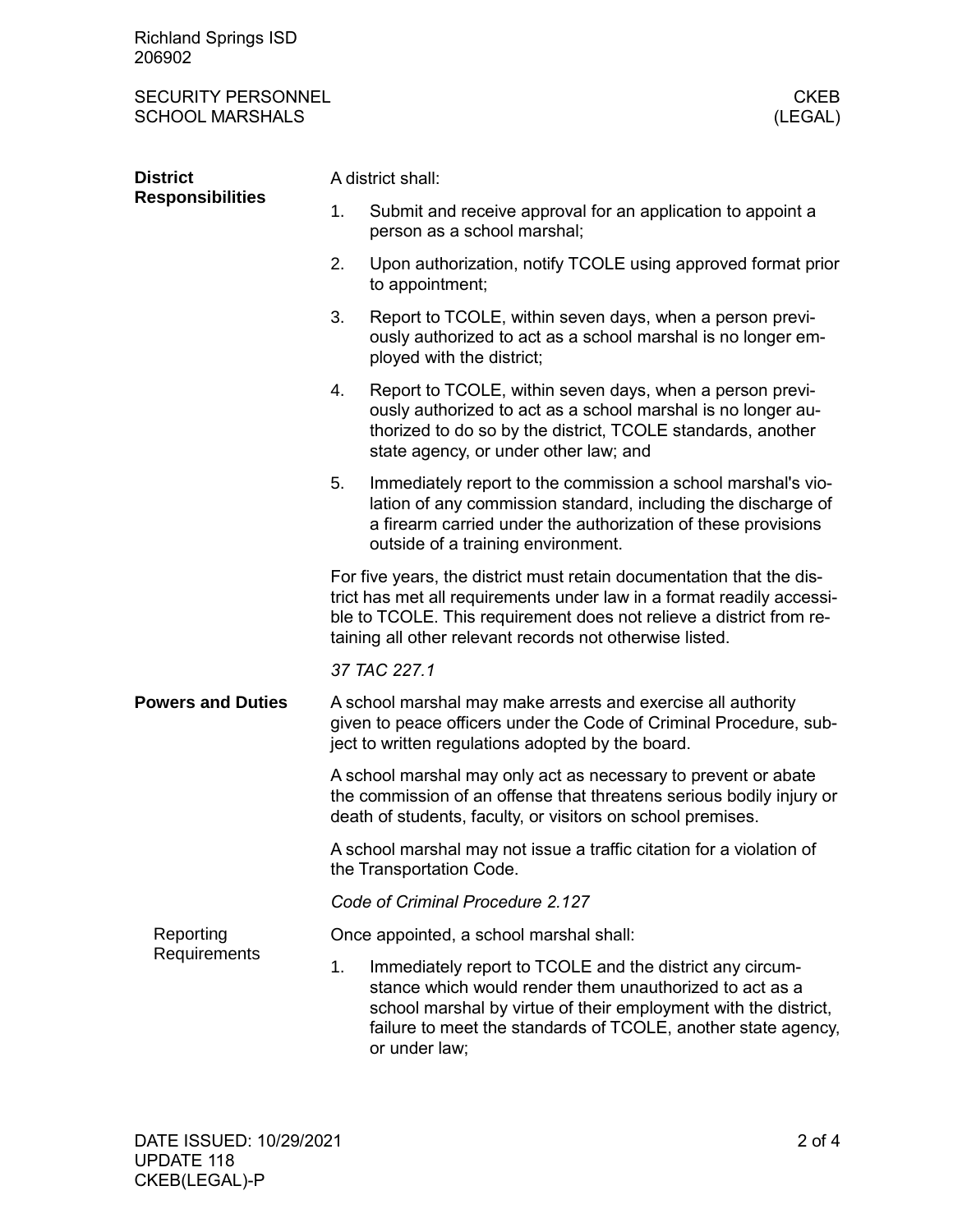| <b>Richland Springs ISD</b><br>206902               |                                                                                                                                                                                                    |                                                                                                                                                                                                                                                                                              |  |  |
|-----------------------------------------------------|----------------------------------------------------------------------------------------------------------------------------------------------------------------------------------------------------|----------------------------------------------------------------------------------------------------------------------------------------------------------------------------------------------------------------------------------------------------------------------------------------------|--|--|
| <b>SECURITY PERSONNEL</b><br><b>SCHOOL MARSHALS</b> |                                                                                                                                                                                                    | <b>CKEB</b><br>(LEGAL)                                                                                                                                                                                                                                                                       |  |  |
|                                                     | 2.                                                                                                                                                                                                 | Immediately report to TCOLE any violation of applicable<br>TCOLE standards, including any discharge of a firearm car-<br>ried under the authorization of these provisions outside of<br>training environment; and                                                                            |  |  |
|                                                     | 3.                                                                                                                                                                                                 | Comply with all requirements under law, including Education<br>Code 37.0811.                                                                                                                                                                                                                 |  |  |
|                                                     | 37 TAC 227.3(b)                                                                                                                                                                                    |                                                                                                                                                                                                                                                                                              |  |  |
| Handgun<br><b>Possession</b>                        | A school marshal may carry a concealed handgun or possess a<br>handgun on the physical premises of a school, but only:                                                                             |                                                                                                                                                                                                                                                                                              |  |  |
|                                                     | 1.                                                                                                                                                                                                 | In the manner provided by written regulations adopted by the<br>board; and                                                                                                                                                                                                                   |  |  |
|                                                     | 2.                                                                                                                                                                                                 | At a specific school as specified by the board.                                                                                                                                                                                                                                              |  |  |
| Accessing Handgun                                   | A school marshal may use a handgun the school marshal is au-<br>thorized to carry or possess only under circumstances that would<br>justify the use of deadly force under Penal Code 9.32 or 9.33. |                                                                                                                                                                                                                                                                                              |  |  |
| <b>Board Regulations</b>                            |                                                                                                                                                                                                    | A board's written regulations must provide that a school marshal<br>may carry a concealed handgun on the school marshal's person or<br>possess the handgun on the physical premises of a school in a<br>locked and secured safe or other locked and secured location.                        |  |  |
|                                                     |                                                                                                                                                                                                    | The written regulations must also require that a handgun carried or<br>possessed by a school marshal may be loaded only with frangible<br>duty ammunition approved for that purpose by TCOLE.                                                                                                |  |  |
| <b>Inactive Status</b>                              | on:                                                                                                                                                                                                | A district employee's status as a school marshal becomes inactive                                                                                                                                                                                                                            |  |  |
|                                                     | 1.                                                                                                                                                                                                 | Expiration of the employee's school marshal license under<br>Occupations Code 1701.260;                                                                                                                                                                                                      |  |  |
|                                                     | 2.                                                                                                                                                                                                 | Suspension or revocation of the employee's license to carry a<br>handgun;                                                                                                                                                                                                                    |  |  |
|                                                     | 3.                                                                                                                                                                                                 | Termination of the employee's employment with the district; or                                                                                                                                                                                                                               |  |  |
|                                                     | 4.                                                                                                                                                                                                 | Notice from the board that the employee's services as school<br>marshal are no longer required.                                                                                                                                                                                              |  |  |
|                                                     |                                                                                                                                                                                                    | Education Code $37.0811(c)$ –(f)                                                                                                                                                                                                                                                             |  |  |
| <b>Identity Confidential</b>                        |                                                                                                                                                                                                    | The identity of a school marshal is confidential and is not subject to<br>a request under the Public Information Act, except that the per-<br>son's name, date of birth, and handgun license number, and the<br>address of the person's place of employment must be provided by<br>TCOLE to: |  |  |